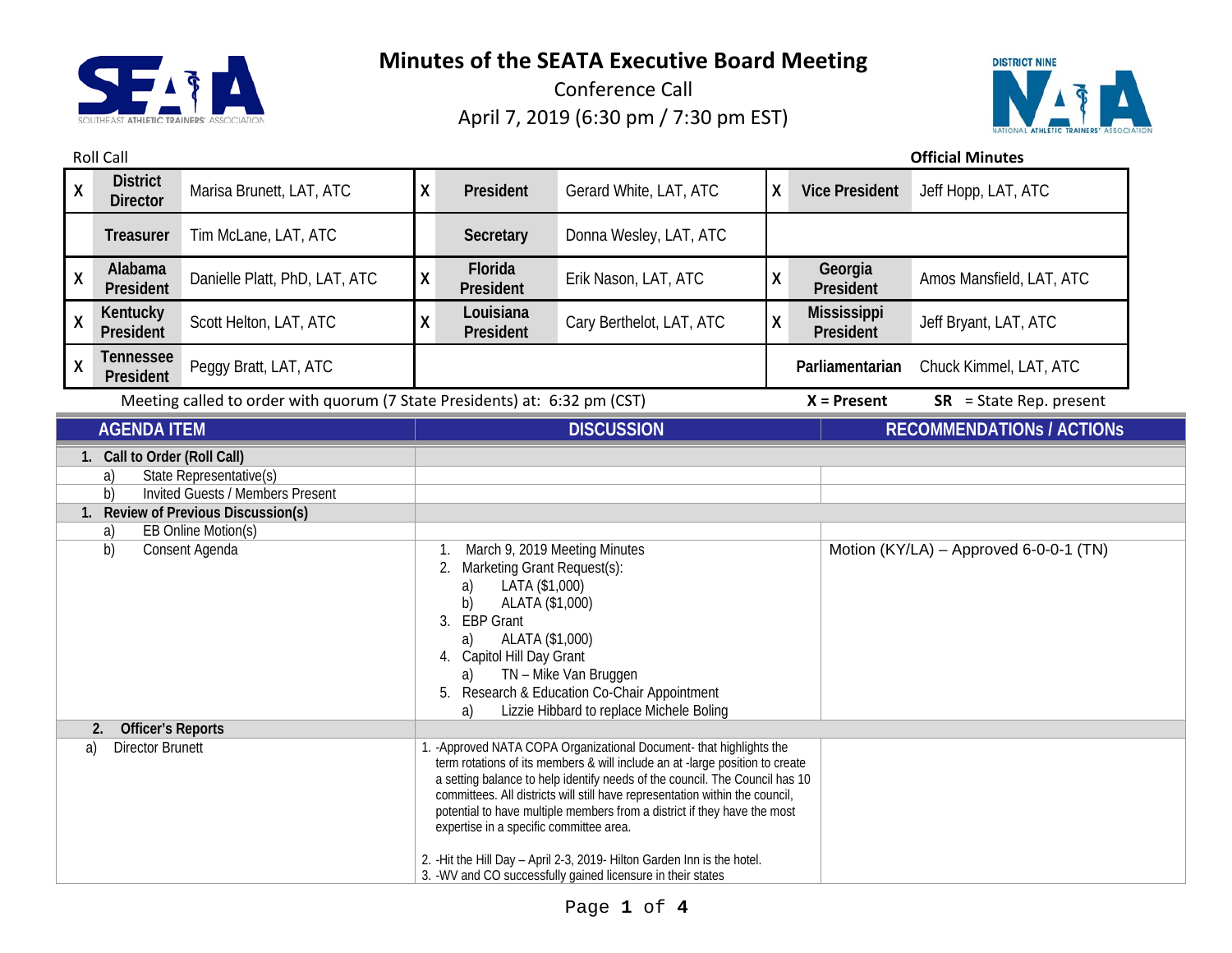

Conference Call April 7, 2019 (6:30 pm / 7:30 pm EST)



| <b>AGENDA ITEM</b>                                                                       | <b>DISCUSSION</b>                                                                                                                                                                                                                                                                                                                                                                                                                                                                                                                                                                                                                                                                                                                                                                                                                                                                                                                                                                             | <b>RECOMMENDATIONS / ACTIONS</b>                                                                                                                                              |
|------------------------------------------------------------------------------------------|-----------------------------------------------------------------------------------------------------------------------------------------------------------------------------------------------------------------------------------------------------------------------------------------------------------------------------------------------------------------------------------------------------------------------------------------------------------------------------------------------------------------------------------------------------------------------------------------------------------------------------------------------------------------------------------------------------------------------------------------------------------------------------------------------------------------------------------------------------------------------------------------------------------------------------------------------------------------------------------------------|-------------------------------------------------------------------------------------------------------------------------------------------------------------------------------|
|                                                                                          | 4. - NATA asked serve on the advisory council for National Assoc of Advisors<br>for the Health Professions (NAAHP)<br>5. - Spine Injury in Sports Group (SISG) - The group met in early March in<br>Atlanta, GA. The writing group is working on creating a final version of the<br>manuscript with the goal to have a document completed by May, 2019.<br>6. Next Board Call is Monday 4/15/19                                                                                                                                                                                                                                                                                                                                                                                                                                                                                                                                                                                               |                                                                                                                                                                               |
| <b>President White</b><br>b)                                                             | 2019 ATEC: Will send out a survey to membership to get a better<br>idea if they would like to see ATEC coincide with ATSS or CSMM?                                                                                                                                                                                                                                                                                                                                                                                                                                                                                                                                                                                                                                                                                                                                                                                                                                                            |                                                                                                                                                                               |
| Vice President Hopp<br>C)                                                                | No report                                                                                                                                                                                                                                                                                                                                                                                                                                                                                                                                                                                                                                                                                                                                                                                                                                                                                                                                                                                     |                                                                                                                                                                               |
| Secretary Wesley<br>d)                                                                   | President White provided the following report on-behalf of Secretary<br>Wesley:<br>1. CSMM CEU certificates went out last week.<br>2. Memberships list to states last week<br>3. Eblast should go out this week.                                                                                                                                                                                                                                                                                                                                                                                                                                                                                                                                                                                                                                                                                                                                                                              |                                                                                                                                                                               |
| <b>Treasurer McLane</b><br>e)                                                            | Update: Reimbursement for LATA Grant<br>$\mathbf{1}$                                                                                                                                                                                                                                                                                                                                                                                                                                                                                                                                                                                                                                                                                                                                                                                                                                                                                                                                          | Tabled to next meeting.                                                                                                                                                       |
| 3.<br><b>Committee Reports</b>                                                           |                                                                                                                                                                                                                                                                                                                                                                                                                                                                                                                                                                                                                                                                                                                                                                                                                                                                                                                                                                                               |                                                                                                                                                                               |
| a. Standing Committees                                                                   |                                                                                                                                                                                                                                                                                                                                                                                                                                                                                                                                                                                                                                                                                                                                                                                                                                                                                                                                                                                               |                                                                                                                                                                               |
| <b>Research and Education</b><br>ii. SEATA App Coordinator /<br>member of R&Ed Committee | Develop educational program with 2 tracks - Manual Therapy and<br>Acute Care. We are exploring speakers who could do longer<br>EBP workshops that are part lecture and part lab so attendees<br>leave with new skills to use in clinical practice. Amanda and<br>Lizzie (with feedback from committee) will develop a proposed<br>program, including budget needs for supplies, speakers, and<br>lab assistants, for board consideration by 4/8.<br>Michelle Boling is not returning as a co-chair. Amanda Tritsch and<br>Lizzie Hibberd will be Co-Chairs. Lizzie will continue to do<br>EBPs. Rather than an EBP coordinator, we would like to<br>request an App Coordinator to input schedule, presentations,<br>and assist with on-site management of the App to help Donna<br>and Jeff. Finally, we will report to Gerard and State Presidents<br>if committee members are not meeting their obligations.<br>Policies and Procedures manual will be updated to reflect<br>these changes. | Motion (FL/GA) to approve the creation of a CSMM App<br>Coordinator to replace the current EBP Coordinator and<br>a member of the Research & Ed. Committee.<br>Approved 7-0-0 |
| Ad hoc / Taskforce(s)<br>b.                                                              |                                                                                                                                                                                                                                                                                                                                                                                                                                                                                                                                                                                                                                                                                                                                                                                                                                                                                                                                                                                               |                                                                                                                                                                               |
| Legislative Grant Taskforce<br>(President Bratt - TN)                                    | Update on ATCTION: Created a group to develop criteria to fund the<br>SEATA Discretionary/Emergency Legislative Grant. President<br>Bratt was appointed as the chair.                                                                                                                                                                                                                                                                                                                                                                                                                                                                                                                                                                                                                                                                                                                                                                                                                         | Tabled                                                                                                                                                                        |
| <b>Old Business</b><br>4.                                                                |                                                                                                                                                                                                                                                                                                                                                                                                                                                                                                                                                                                                                                                                                                                                                                                                                                                                                                                                                                                               |                                                                                                                                                                               |
| <b>SEATA SWAG (Strategic Plan) Meeting</b><br>a.                                         | Update: Secretary Wesley and President White will work to<br>formalize the outcomes from the SWaG meeting.                                                                                                                                                                                                                                                                                                                                                                                                                                                                                                                                                                                                                                                                                                                                                                                                                                                                                    | Tabled                                                                                                                                                                        |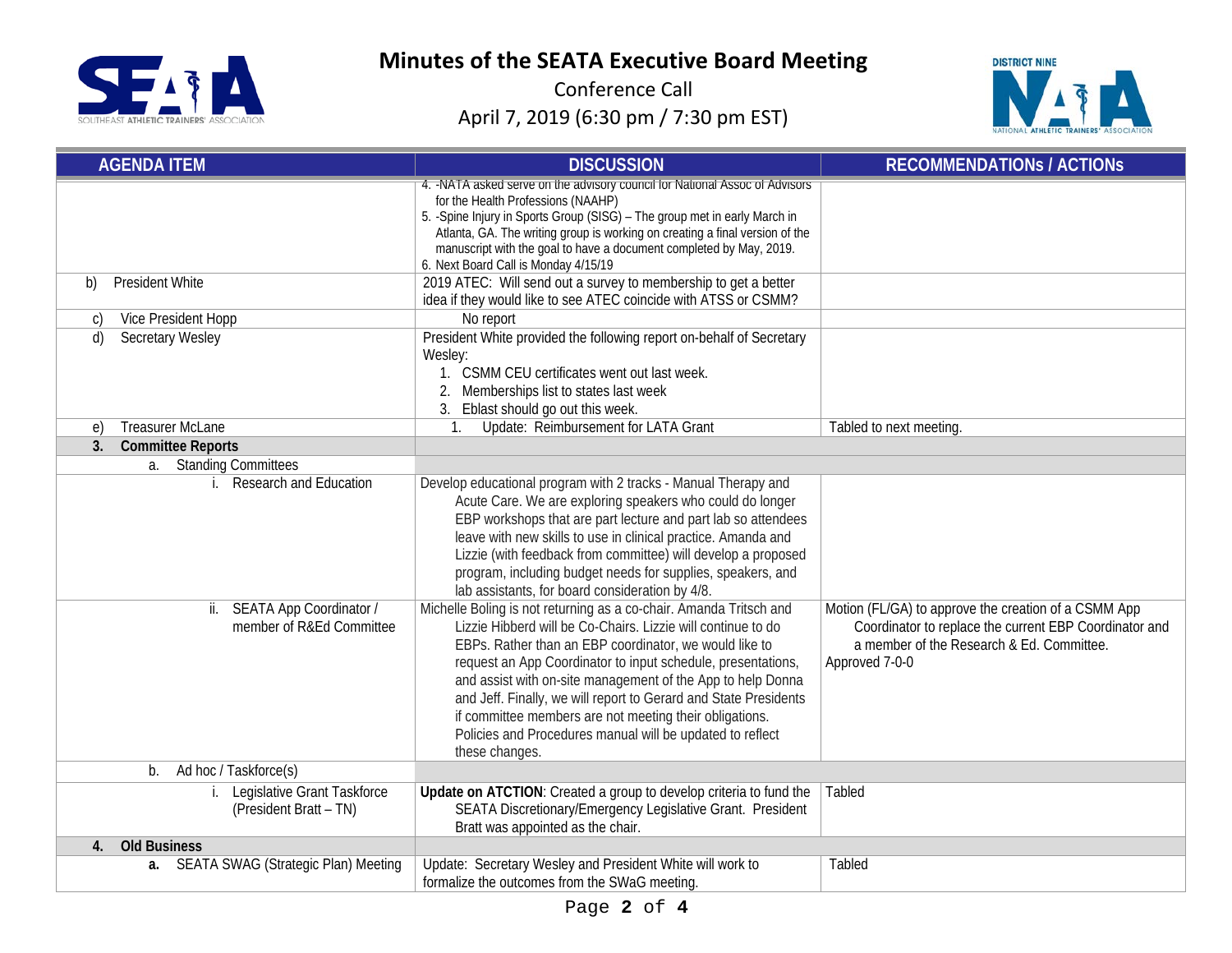

Conference Call April 7, 2019 (6:30 pm / 7:30 pm EST)



| <b>AGENDA ITEM</b>                                                       | <b>DISCUSSION</b>                                                                                                                                                                                                                                                                                                                                                                                                                                                                                                                                                                                                                                                                                | <b>RECOMMENDATIONS / ACTIONS</b>                                                                                                          |  |  |
|--------------------------------------------------------------------------|--------------------------------------------------------------------------------------------------------------------------------------------------------------------------------------------------------------------------------------------------------------------------------------------------------------------------------------------------------------------------------------------------------------------------------------------------------------------------------------------------------------------------------------------------------------------------------------------------------------------------------------------------------------------------------------------------|-------------------------------------------------------------------------------------------------------------------------------------------|--|--|
| <b>b.</b> lier 4 Committee Procedures                                    | Update on ACTION: President White will re-examine the committee<br>set-up in the P&P to look at procedures for committee member<br>nomination/selection for Tier 4 committees.                                                                                                                                                                                                                                                                                                                                                                                                                                                                                                                   | ACTION: President White will continue to follow-up on this<br>and present an update.                                                      |  |  |
| Funding support for Committee<br>C.<br>meetings at CSMM                  | The current P&P is clear that we do not provide financial assistance<br>for committee members to meet at CSMM. In order to promote more<br>engagement of various SEATA committees to meet at CSMM, can<br>SEATA provide one hotel room night and a registration waiver for<br>committee members who conduct a meeting at CSMM. Discussion<br>was tabled as the need to evaluate financial impact and committee<br>representation                                                                                                                                                                                                                                                                 | ACTION: State Presidents will email President White with<br>proposals and he will compile a written proposal for next call.               |  |  |
| Wild Apricot new charges<br>d.                                           | Wild Apricot email:<br>Recently, we notified you that we will be introducing a Payment<br>System Servicing Fee. After hearing feedback from our customers,<br>we have moved the date this fee comes into effect from April 2<br>to July 2, 2019, to give everyone who wants to switch to Wild<br>Apricot Payments more time to do so.<br>UPDATE: Secretary Wesley and Treasure McLane will do further<br>investigation on this and present a proposal to the Board in the<br>future prior to this date.<br>Treasure McLane is going to communicate with WildApricot about<br>the fee increase and how it will impact us financially. The DST is<br>investigating CVent for meeting registration. | Tabled for report from Treasurer McLane                                                                                                   |  |  |
| <b>New Business</b><br>5.                                                |                                                                                                                                                                                                                                                                                                                                                                                                                                                                                                                                                                                                                                                                                                  | Break: 5:21 PM - 5:34 PM                                                                                                                  |  |  |
| <b>CSMM Registration Waiver for Student</b><br>а.<br>Abstract presenters | R&E Committee is requesting that CSMM Abstract presenters<br>receive a registration waiver as a benefit to encourage submissions<br>and participation of research abstracts. (see committee report below)                                                                                                                                                                                                                                                                                                                                                                                                                                                                                        | GA requests discussion to be tabled for further investigation                                                                             |  |  |
| NATA Foundation Sponsorship<br>b.                                        | Foundation is inquiring if SEATA would like to be the sole sponsor<br>for the Free Communications Program (\$5,000).                                                                                                                                                                                                                                                                                                                                                                                                                                                                                                                                                                             | MOTION (KY/LA) - Approve \$5000 for sole sponsoring of<br>NATA Foundation free communication program - Roll<br>Call Vote - Approved 7-0-0 |  |  |
| <b>SEATA HOF Committee Nominations</b><br>C.<br>(President Mansfield)    | HOF committee is asking that each State President to review their<br>state's membership to identify candidates for nomination to the<br>SEATA HOF.                                                                                                                                                                                                                                                                                                                                                                                                                                                                                                                                               |                                                                                                                                           |  |  |
| 6. Announcements                                                         | Upcoming EB Conference Calls Schedule<br>$\bullet$ May 19th<br>• June 25 (Tuesday) 9:30 AM - 12: 30 AM in Las Vegas                                                                                                                                                                                                                                                                                                                                                                                                                                                                                                                                                                              |                                                                                                                                           |  |  |
| 7. Adjournment                                                           | Meeting adjourned at:                                                                                                                                                                                                                                                                                                                                                                                                                                                                                                                                                                                                                                                                            | Motion (LA/FL) 8:34 pm                                                                                                                    |  |  |